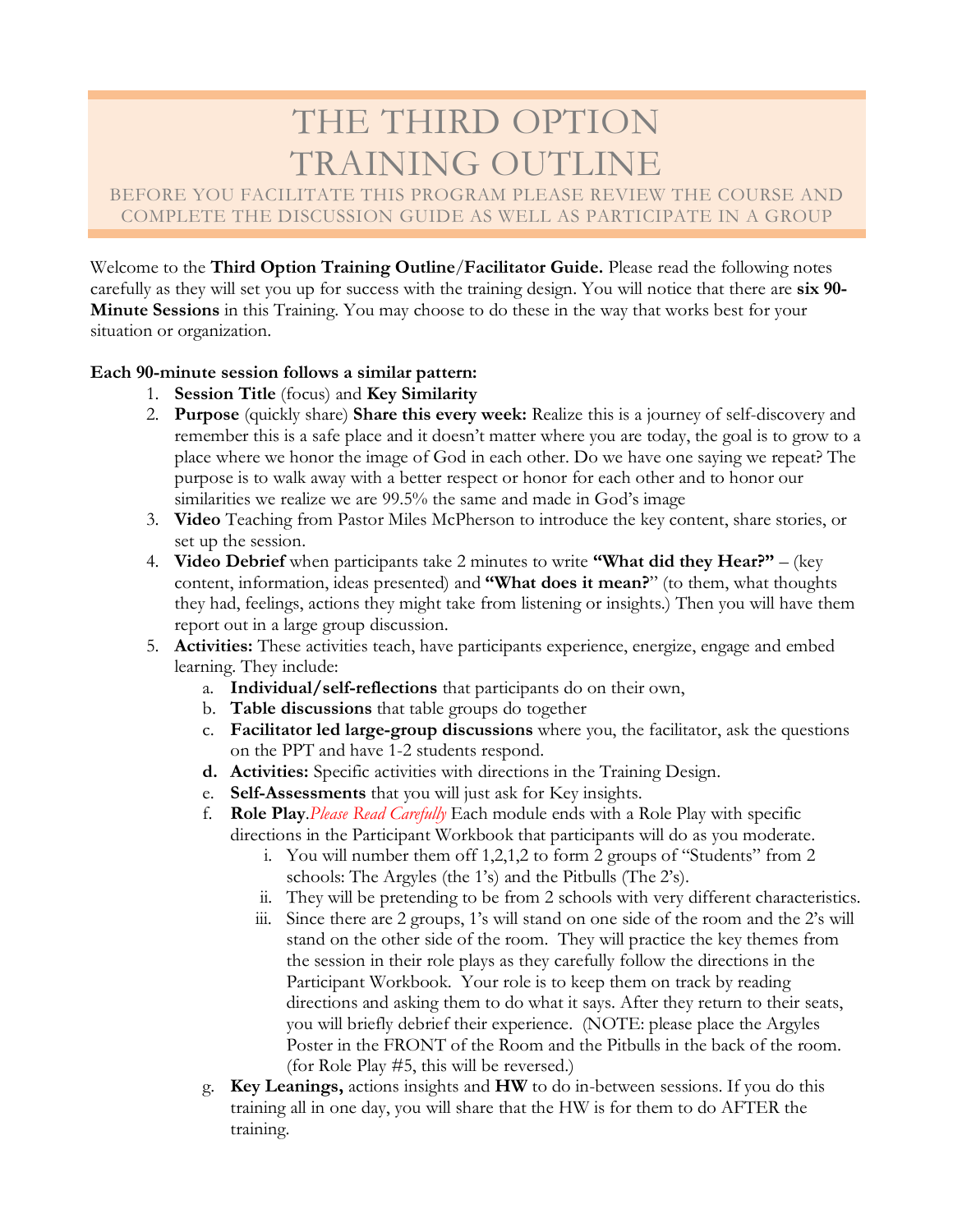#### **NOTE: From now on the Participant workbook will be referred to as the PW.**

#### **Have fun and know you are SO appreciated for facilitating this fabulous life changing program.**

#### **Before You Get Started\* (7 minutes for Week 1 only) Pages 3-4:**

Trainer/Facilitator – Introduce yourself. Share humble and encouraging thoughts about your hope for the group and that you are on a journey with them. Share the Rules of Engagement (brother's/sister's keeper guidelines).

A few reminders to consider each week:

- Give each other grace to make mistakes
- This is a **journey** of self-discovery for you, not just for the person next to you

#### Brother's/Sister's Keeper Guidelines:

#### **Have everyone repeat this together.**

I want to make a covenant with everyone here that I will give you grace and I will give you the benefit of the doubt, because we're here to grow. Things might be said that are offensive or better said, but I understand we are all on a journey and have the same heart for unity.

#### **Then say, "Can I get a head nod that we will work on those things together?"**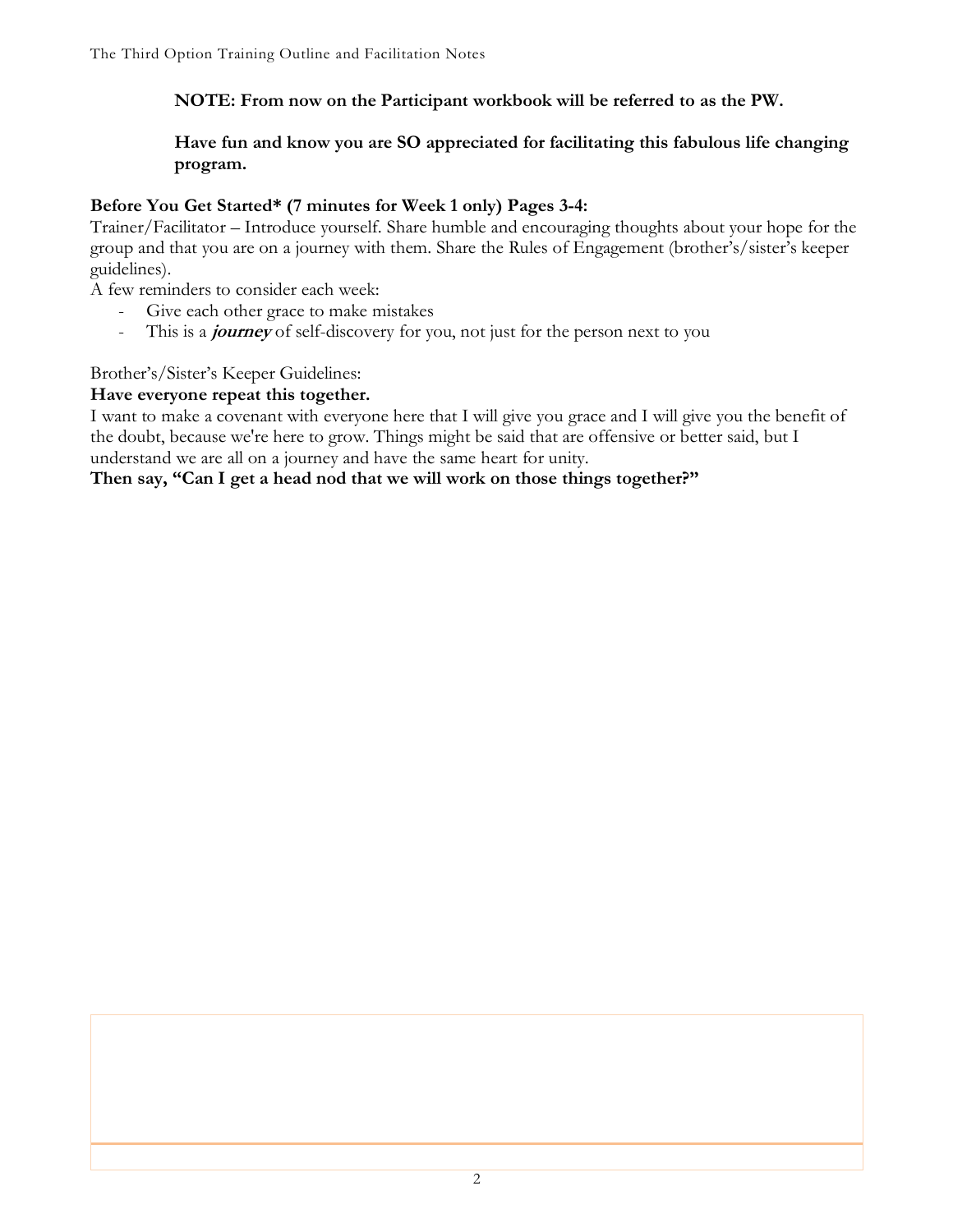## **WEEK 1: SIMILARITIES, HONOR AND RACISM**

| <b>TIME</b> | <b>MINUTES</b>    | ACTIVITIES, FACILITATOR NOTES                                                                                                                                                                                                                                                                                                                                                                                                                                                                                                                                                                                                                                                                                                                                                                                                                                                                                                                                                                                                                                                                                                                                                                                                                           | <b>FACILITAT</b><br><b>OR</b><br><b>WORKBOO</b> | PARTICIPA<br>NT<br><b>WORKBOO</b> |
|-------------|-------------------|---------------------------------------------------------------------------------------------------------------------------------------------------------------------------------------------------------------------------------------------------------------------------------------------------------------------------------------------------------------------------------------------------------------------------------------------------------------------------------------------------------------------------------------------------------------------------------------------------------------------------------------------------------------------------------------------------------------------------------------------------------------------------------------------------------------------------------------------------------------------------------------------------------------------------------------------------------------------------------------------------------------------------------------------------------------------------------------------------------------------------------------------------------------------------------------------------------------------------------------------------------|-------------------------------------------------|-----------------------------------|
|             | $10 \text{ min.}$ | Before Class: Week 1 Trainer Preparation: Prayer Focus, Summary and<br>Reflection                                                                                                                                                                                                                                                                                                                                                                                                                                                                                                                                                                                                                                                                                                                                                                                                                                                                                                                                                                                                                                                                                                                                                                       | 6                                               |                                   |
|             |                   | At the beginning of class:<br>Welcome everyone to class.<br>This course is based off the book, The Third Option by Miles<br>$\bullet$<br>McPherson.<br>The Third Option Goal: Develop loving relationships by honoring<br>$\bullet$<br>our similarities while celebrating our individual uniqueness.<br>A Third Option City is where different local entities throughout a city<br>$\bullet$<br>LEARN IT and LIVE IT together.<br>Go through the main principles of all 6 lessons (on the table of<br>$\bullet$<br>contents).<br>Similarities, Racism and Honor<br>1.<br>2. Groups<br><b>Blind Spots</b><br>3.<br>4. Labels<br>5. Brother's Sister's Keeper<br>6. Race Consultations<br>Remember, we are all on a journey of self-discovery. The facilitator is<br>a guide and a co-learner with you.<br>To make sure there is an understanding for this to be a safe space, use<br>$\bullet$<br>these tactics:<br>Stay Engaged<br>a.<br>b. Experience Discomfort<br>Speak Your Truth<br>c.<br>If we get to an uncomfortable place-I will raise my hand and say<br>"family" – everyone stop talking and say "family" with me.<br>Today we are going to talk about (Purpose) and we are hoping to get<br>to (Desired Outcomes).<br>Pray over the session |                                                 |                                   |
|             | $5 \text{ min.}$  | Welcome, Introductions (Week 1 has additional Introduction Content*)<br>These 5 minutes are for you to welcome participants and to introduce<br>yourself and ask participants to introduce themselves to the people around<br>them if they do not know each other. Share that there are going to be a lot of<br>activities and suggest if they are partnered with someone they don't know that<br>is a great time to get to know each other.                                                                                                                                                                                                                                                                                                                                                                                                                                                                                                                                                                                                                                                                                                                                                                                                            | Cover                                           | Cover                             |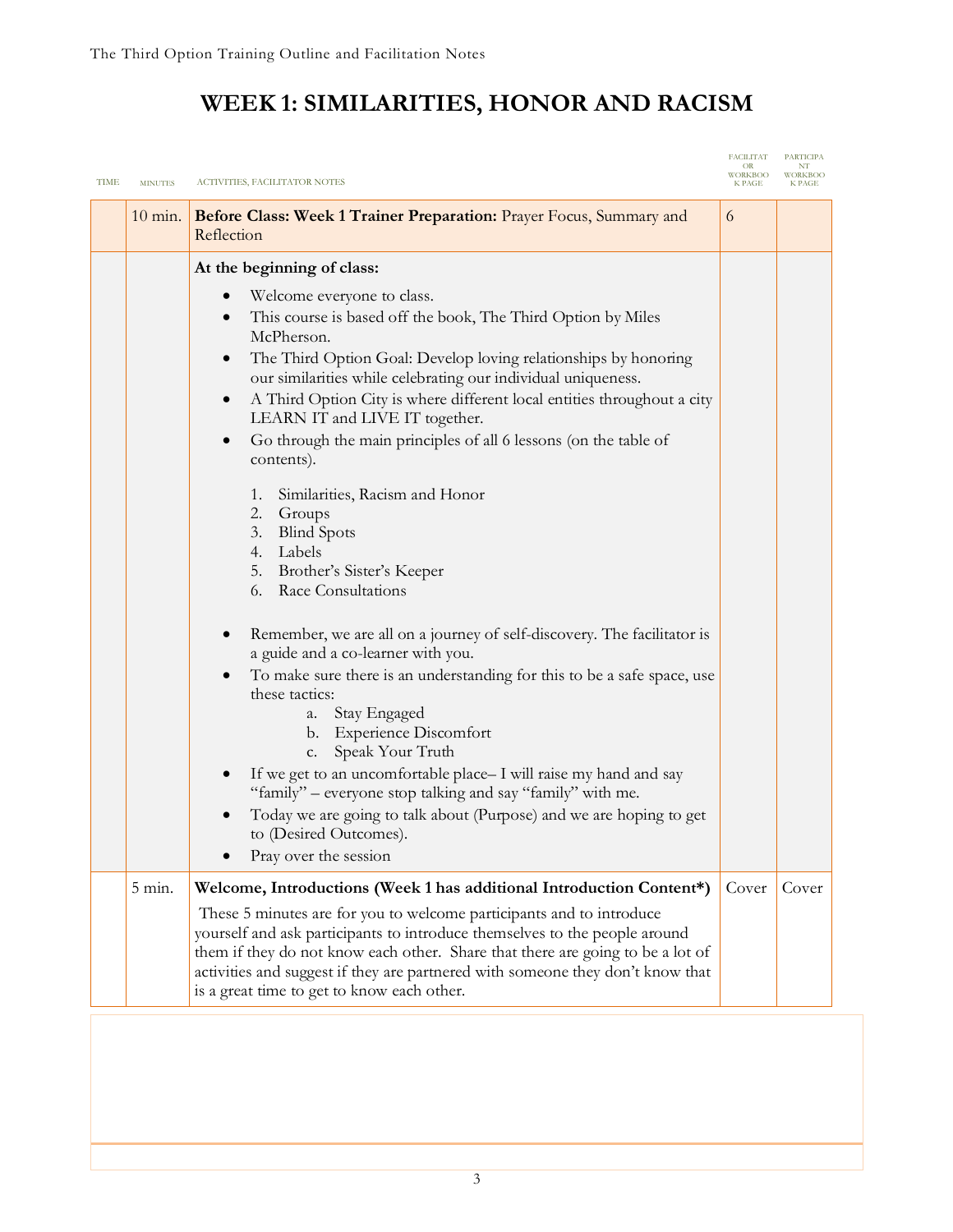| <b>TIME</b> | <b>MINUTES</b>    | ACTIVITIES, FACILITATOR NOTES                                                                                                                                                                                                                                                                                                                                                                  | <b>FACILITAT</b><br><b>7ORKBOO</b><br>K PAGE | <b>PARTICIPA</b><br><b>WORKBOO</b><br><b>K PAGE</b> |
|-------------|-------------------|------------------------------------------------------------------------------------------------------------------------------------------------------------------------------------------------------------------------------------------------------------------------------------------------------------------------------------------------------------------------------------------------|----------------------------------------------|-----------------------------------------------------|
|             | $2$ min.          | Purpose and Key Class Components Share the Purpose of the training and<br>share your personal passion for the outcomes.                                                                                                                                                                                                                                                                        | $4 - 5$                                      | $2 - 3$                                             |
|             | $2$ min.          | Session 1: Similarities and Racism: Who are We?                                                                                                                                                                                                                                                                                                                                                | 8                                            | 4                                                   |
|             |                   | Desired Outcomes/Here's what we'll learn today:<br>1 – We have more SIMILARITIES than differences with one another<br>2 - What is RACISM is and how it dishonors our SIMILARITIES<br>3 – The uniting power of HONORING our SIMILARITIES                                                                                                                                                        |                                              |                                                     |
|             | $1 \text{ min}$   | Share Purpose and Key Similarity. Begin each session by sharing the<br>purpose and explaining that since the Training is called <b>The Third Option:</b><br>Similarity Training, each module will have a key similarity theme which is a<br>statement that true about and unites all human beings and relates to the<br>content in that session.                                               |                                              |                                                     |
|             | $20 - 25$<br>min. | Show Video Teaching from Pastor Miles and Video Debrief - Participants<br>report out to the large group by asking: What was 1 insight they got from<br>the video.                                                                                                                                                                                                                              |                                              |                                                     |
|             | 7 Min             | Similarity Exercise Participants fill out the similarity and differences<br>exercise. Then share their answers with their table or partner (Circle "Similar"<br>or "Different" on the chart).                                                                                                                                                                                                  | $9-10$                                       | 6                                                   |
|             |                   | After they are done, you ask a couple people to share with the group:<br>What similarities they had and When do differences become divisive?                                                                                                                                                                                                                                                   |                                              |                                                     |
|             | $8 \text{ min}$   | Large Group facilitated discussion: Discuss Honor and Q: What is Racism.<br>After listening to their answers,                                                                                                                                                                                                                                                                                  |                                              | $7 - 8$                                             |
|             | $5 \text{ min}$   | <b>Matching Activity:</b> Ask tables to try to Match the Answer with the Question<br>Debrief with Answers on PPT.                                                                                                                                                                                                                                                                              | 13                                           | 8                                                   |
|             | $8 \text{ min}$   | Large Group facilitated discussion: Causes of Racism and Racial Triggers.<br>Large group share out of 1-2 answers.                                                                                                                                                                                                                                                                             | 14                                           | 9                                                   |
|             | $15 \text{ min}$  | Role Play #1: Making "School" teams and creating a chant/song.<br>(Before you start this activity, Place Argyles Poster on one Wall and State<br>Poster on another wall opposite that wall if you have not done that yet.)<br>Ask Participants to number off 1, 2, 1, 2, 1, 2, etc. Ask 1's to all go stand by<br>the Argyles Poster and the 2's by the State Poster. Share that we will be in | 15                                           | 10                                                  |
|             |                   | these "Schools" for Role plays at the end of each module.<br>Ask the participants to follow the DIRECTIONS for Each role play that are<br>written on the PPT and IN the Workbook. Ask for a VOLUNTEER who<br>will ask read the directions as written and serve as you co-facilitator. Their role<br>will be to ask their schoolmates to do what it says in the participant                     |                                              |                                                     |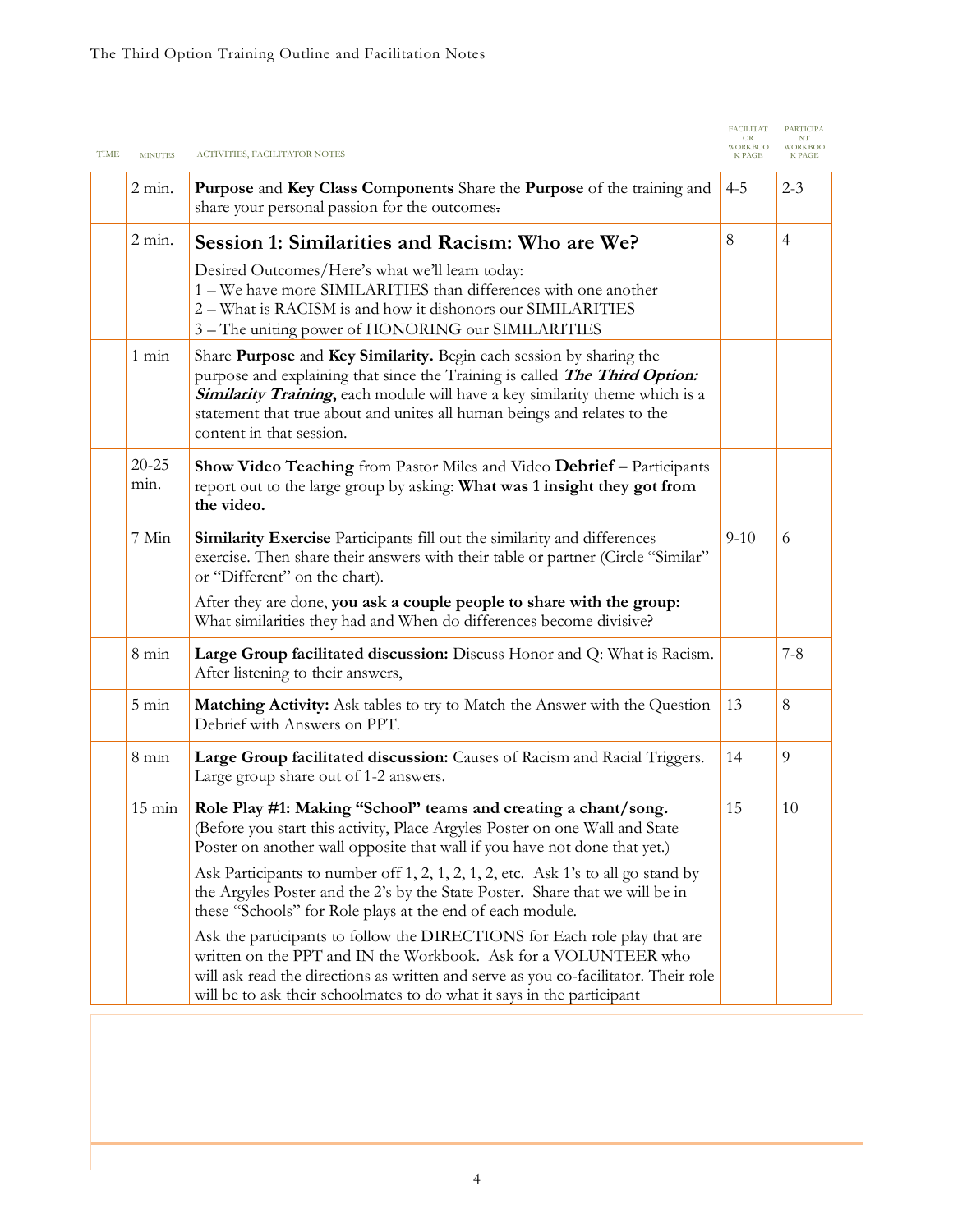| <b>TIME</b> | <b>MINUTES</b>  | ACTIVITIES, FACILITATOR NOTES                                                                                                                                                                                                                                                                                                                 | <b>FACILITAT</b><br><b>WORKBOO</b><br><b>K PAGE</b> | <b>PARTICIPA</b><br><b>WORKBOO</b><br>K PAGE |
|-------------|-----------------|-----------------------------------------------------------------------------------------------------------------------------------------------------------------------------------------------------------------------------------------------------------------------------------------------------------------------------------------------|-----------------------------------------------------|----------------------------------------------|
|             |                 | workbook. They will READ the discussion questions from #2 and get others<br>to answer them, and then be the Leader who gets everyone to do #3.                                                                                                                                                                                                |                                                     |                                              |
|             |                 | When time is up, ask who wants to share their Chant/Song First? Have them<br>share and then ask the next "School" to share theirs.                                                                                                                                                                                                            |                                                     |                                              |
|             |                 | Final Debrief question at the bottom of the workbook page: What is similar<br>etc                                                                                                                                                                                                                                                             |                                                     |                                              |
|             | $5 \text{ min}$ | Discuss the Key learning and talk about the Personal Development Plan<br>(HW) Have the participants pick their Accountability Partner<br>(Brother's/Sister's Keeper) and remind them to complete the first assignment<br>before the next meeting. Thank participants for all their contributions.                                             | 17                                                  | 12                                           |
|             | 1min            | Say this, "Thank you all for your contributions today! I want to<br>encourage you all o reflect during the week and be mindful of applying<br>what you learned today. Pray about how you want to be different, how<br>you will apply the Third Option to your walk, and any other personal<br>changes you will commit to in honoring others." |                                                     |                                              |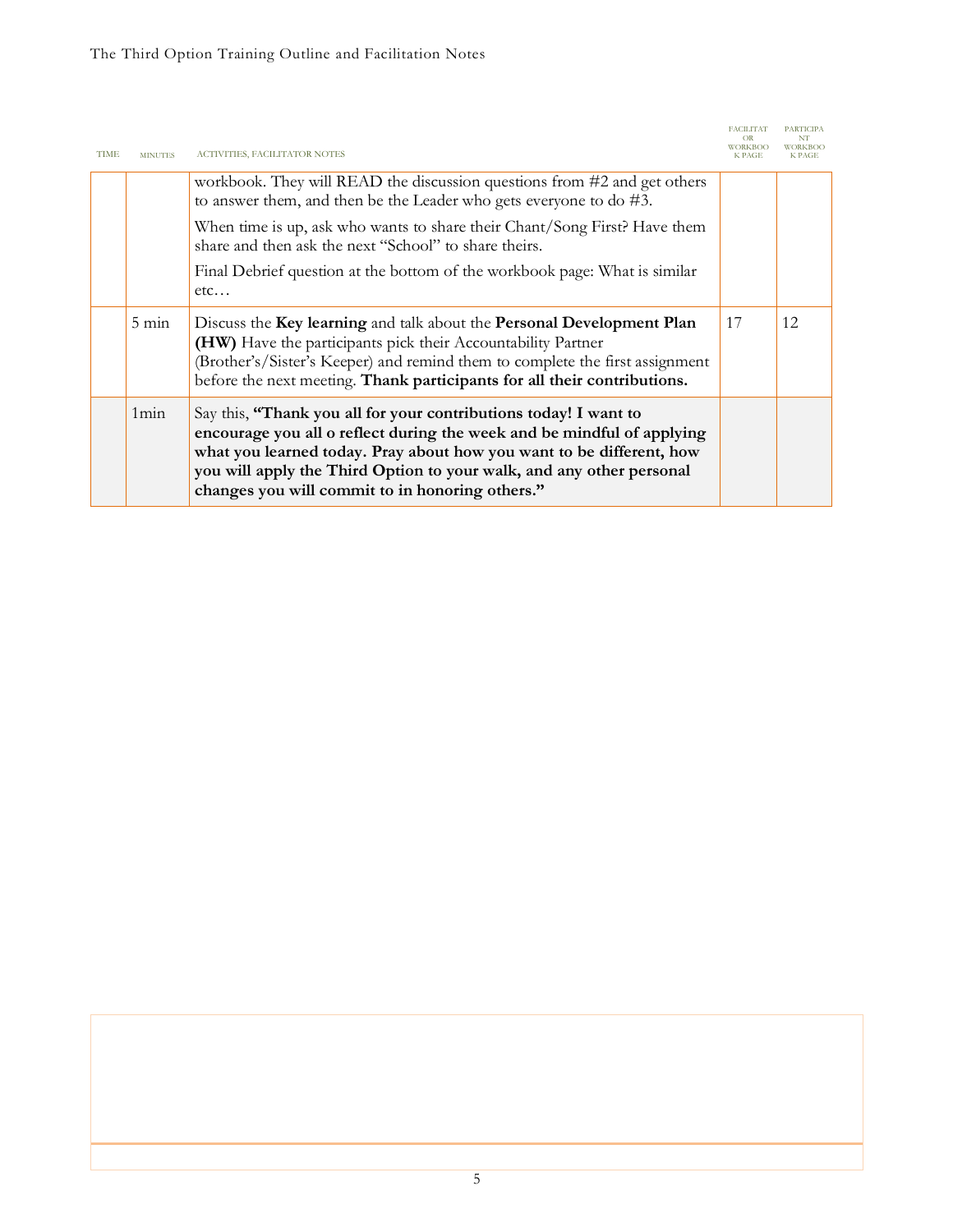## **WEEK 2: IN-GROUP BIAS AND OUT-GROUP DISCRIMINATION**

| $10 \text{ min.}$ | Before Class: Week 2 Trainer Preparation: Prayer Focus, Summary and<br>Reflection                                                                                                                                                                                                                                                                                                                                                                                                                                                                                                                                                                                                                                                                                                                                                                                                                                                                                                                                                                                                                                                                                                                                                        | 18 |    |
|-------------------|------------------------------------------------------------------------------------------------------------------------------------------------------------------------------------------------------------------------------------------------------------------------------------------------------------------------------------------------------------------------------------------------------------------------------------------------------------------------------------------------------------------------------------------------------------------------------------------------------------------------------------------------------------------------------------------------------------------------------------------------------------------------------------------------------------------------------------------------------------------------------------------------------------------------------------------------------------------------------------------------------------------------------------------------------------------------------------------------------------------------------------------------------------------------------------------------------------------------------------------|----|----|
| 1min.             | At the beginning of class:<br>Welcome everyone to class.<br>$\bullet$<br>This course is based off the book, The Third Option by Miles<br>$\bullet$<br>McPherson.<br>The Third Option Goal: Develop loving relationships by honoring<br>$\bullet$<br>our similarities while celebrating our individual uniqueness.<br>A Third Option City is where different local entities throughout a city<br>$\bullet$<br>LEARN IT and LIVE IT together.<br>Go through the main principles of all 6 lessons (on the table of<br>$\bullet$<br>contents).<br>1. Similarities, Racism and Honor<br>2. Groups<br>3. Blind Spots<br>4. Labels<br>5. Brother's Sister's Keeper<br>6. Race Consultations<br>Remember, we are all on a journey of self-discovery. The facilitator is<br>$\bullet$<br>a guide and a co-learner with you.<br>To make sure there is an understanding for this to be a safe space, use<br>$\bullet$<br>these tactics:<br>a. Stay Engaged<br>b. Experience Discomfort<br>Speak Your Truth<br>c.<br>If we get to an uncomfortable place-I will raise my hand and say<br>$\bullet$<br>"family" – everyone stop talking and say "family" with me.<br>Today we are going to talk about (Purpose) and we are hoping to get<br>$\bullet$ |    |    |
|                   | to (Desired Outcomes).<br>Pray over the session                                                                                                                                                                                                                                                                                                                                                                                                                                                                                                                                                                                                                                                                                                                                                                                                                                                                                                                                                                                                                                                                                                                                                                                          |    |    |
| $2$ min.          | Session 2: In-Group Bias and Out-Group<br>Discrimination<br>Desired Outcomes/Here's what we'll learn today:<br>1 – The breakdown of how we place ourselves in groups<br>2 – The difference in how we treat those of each group<br>3 - How to convert people in our out-group to being part of our in-group                                                                                                                                                                                                                                                                                                                                                                                                                                                                                                                                                                                                                                                                                                                                                                                                                                                                                                                               |    |    |
| $3 \text{ min}$   | Share Purpose, Breakthroughs and Key Similarity.                                                                                                                                                                                                                                                                                                                                                                                                                                                                                                                                                                                                                                                                                                                                                                                                                                                                                                                                                                                                                                                                                                                                                                                         | 20 | 13 |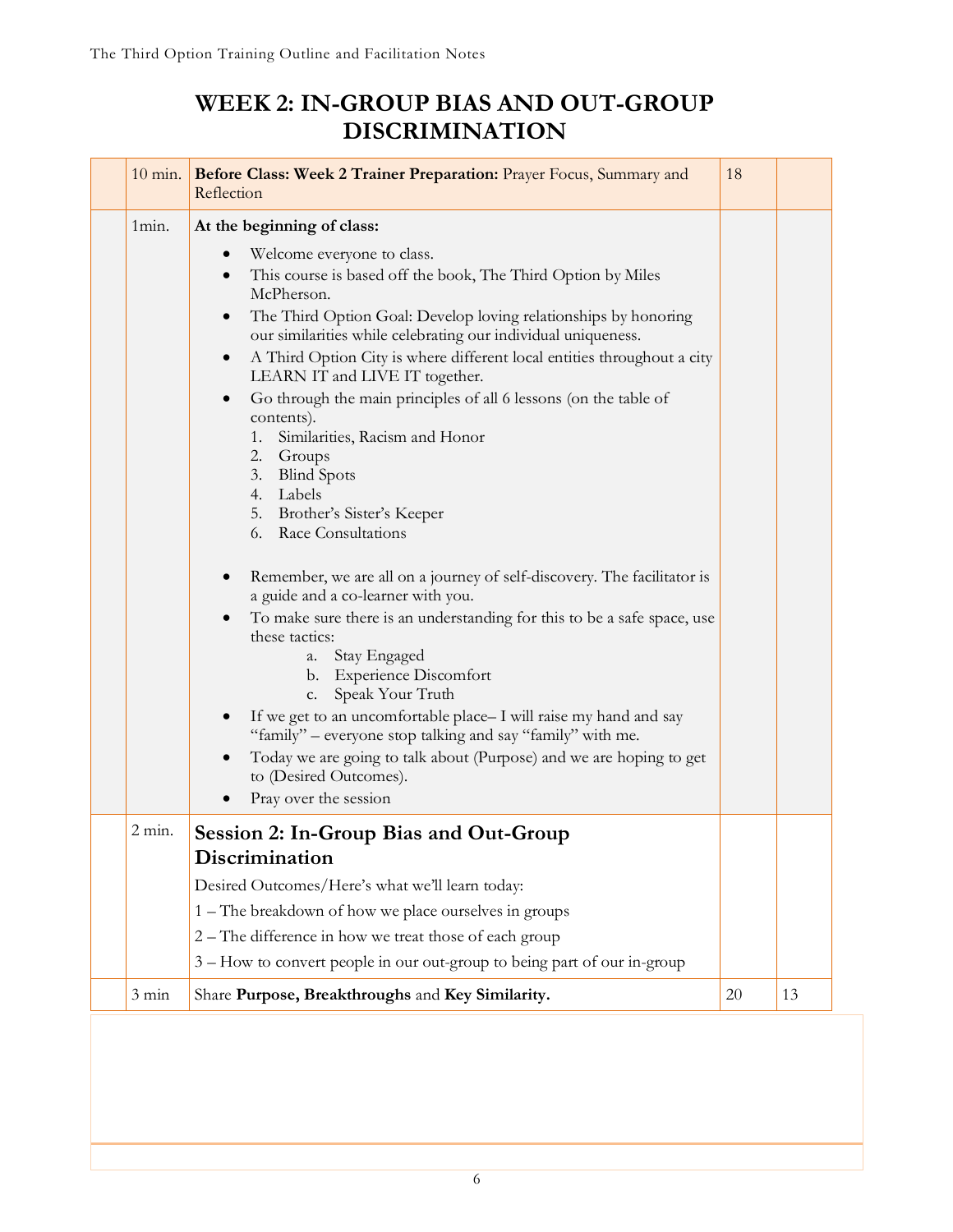## **WEEK 2: IN-GROUP BIAS AND OUT-GROUP DISCRIMINATION**

| $20 - 25$<br>min | Show Video Teaching from Pastor Miles and Video Debrief - Participants<br>report out to the large group by asking: What was 1 insight they got from<br>the video.                                                                                                                                                                                                                                                                                                                                                                                                                                                                                                                                                                                                                                                                                                                       |       |    |
|------------------|-----------------------------------------------------------------------------------------------------------------------------------------------------------------------------------------------------------------------------------------------------------------------------------------------------------------------------------------------------------------------------------------------------------------------------------------------------------------------------------------------------------------------------------------------------------------------------------------------------------------------------------------------------------------------------------------------------------------------------------------------------------------------------------------------------------------------------------------------------------------------------------------|-------|----|
| $3 \text{ min}$  | <b>Self-Assessment</b> To start this week's exercises and discussion, let your group<br>members know how proud you are of them as they have been vulnerable and<br>honest on this journey. Then, walk them through the self-assessment on page<br>14, having them self-disclose their own in-group biases.                                                                                                                                                                                                                                                                                                                                                                                                                                                                                                                                                                              | 21    |    |
| $7 \text{ min}$  | Group Bias and Discrimination Activity is a FACILITATOR led<br>discussion. You will ask the participants to check those which are mostly true<br>for them. the questions on the page 14 as participants write their thoughts.                                                                                                                                                                                                                                                                                                                                                                                                                                                                                                                                                                                                                                                           |       | 14 |
| $5 \text{ min}$  | In-Group vs Out-Group Chart: Individually, participants fill out the<br>assessment and in the inner circle you ask them to think of examples of In-<br>groups where others might be LIKE them (female, daughter, soccer player,<br>dog owner, speaks Spanish, etc-you can use examples for YOU) and in the<br>outer circle ask participants to put examples of where people are NOT like<br>them. (again, give examples for YOU.)                                                                                                                                                                                                                                                                                                                                                                                                                                                       | 23    | 15 |
| $7 \text{ min}$  | Activity Discussion: Answer the questions following the chart. Encourage<br>people to share, this is a vulnerable exercise that really pin points how we give<br>bias and have discrimination.                                                                                                                                                                                                                                                                                                                                                                                                                                                                                                                                                                                                                                                                                          | 24    | 16 |
| $20 \text{ min}$ | <b>Role Play #2: Tailgate.</b> As with the other role-plays you will guide the flow<br>of the role play by sharing the directions and asking the students to stay with<br>others from their OWN school and do the Part 1 together. After a few<br>minutes, move to Part 2. Ask for a volunteer and share what you want him or<br>her to do WITHIN his or her OWN school. After Part 2 is competed, Move<br>to Part 3. Ask for a Volunteer from your school to do the same thing: Ask for<br>directions but they need to ask for directions from someone from the<br>OTHER school. You need to have them read the directions and then ask the<br>volunteers to do what it says and for the other "students from that school" to<br>do what it says also.<br>Ask participants to sit down and ask the concluding question: How did it<br>make you feel to give Out -group discrimination? | 24-25 | 17 |
| $10 \text{ min}$ | Discuss the Key learning and talk about the Personal Development Plan<br>(HW) Have the participants discuss with their accountability partner where<br>they will go for the Walk In My Shoes field trip and remind them to complete<br>the assignment before the next meeting. Thank participants for all their<br>contributions.                                                                                                                                                                                                                                                                                                                                                                                                                                                                                                                                                       | 27    | 19 |
| 1min             | Say this, "Thank you all for your contributions today! I want to<br>encourage you all o reflect during the week and be mindful of applying                                                                                                                                                                                                                                                                                                                                                                                                                                                                                                                                                                                                                                                                                                                                              |       |    |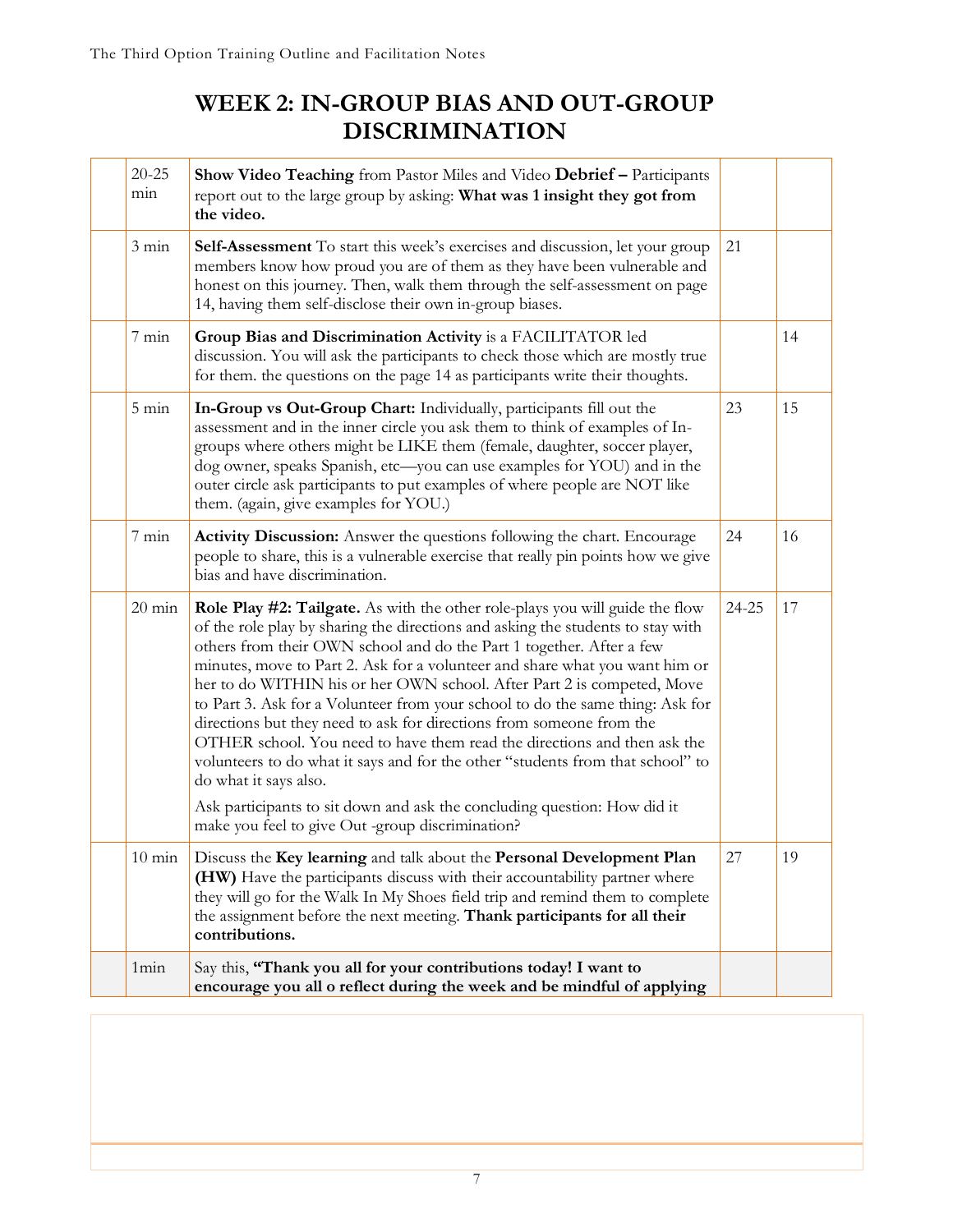## **WEEK 2: IN-GROUP BIAS AND OUT-GROUP DISCRIMINATION**

|  | what you learned today. Pray about how you want to be different, how |  |
|--|----------------------------------------------------------------------|--|
|  | you will apply the Third Option to your walk, and any other personal |  |
|  | changes you will commit to in honoring others."                      |  |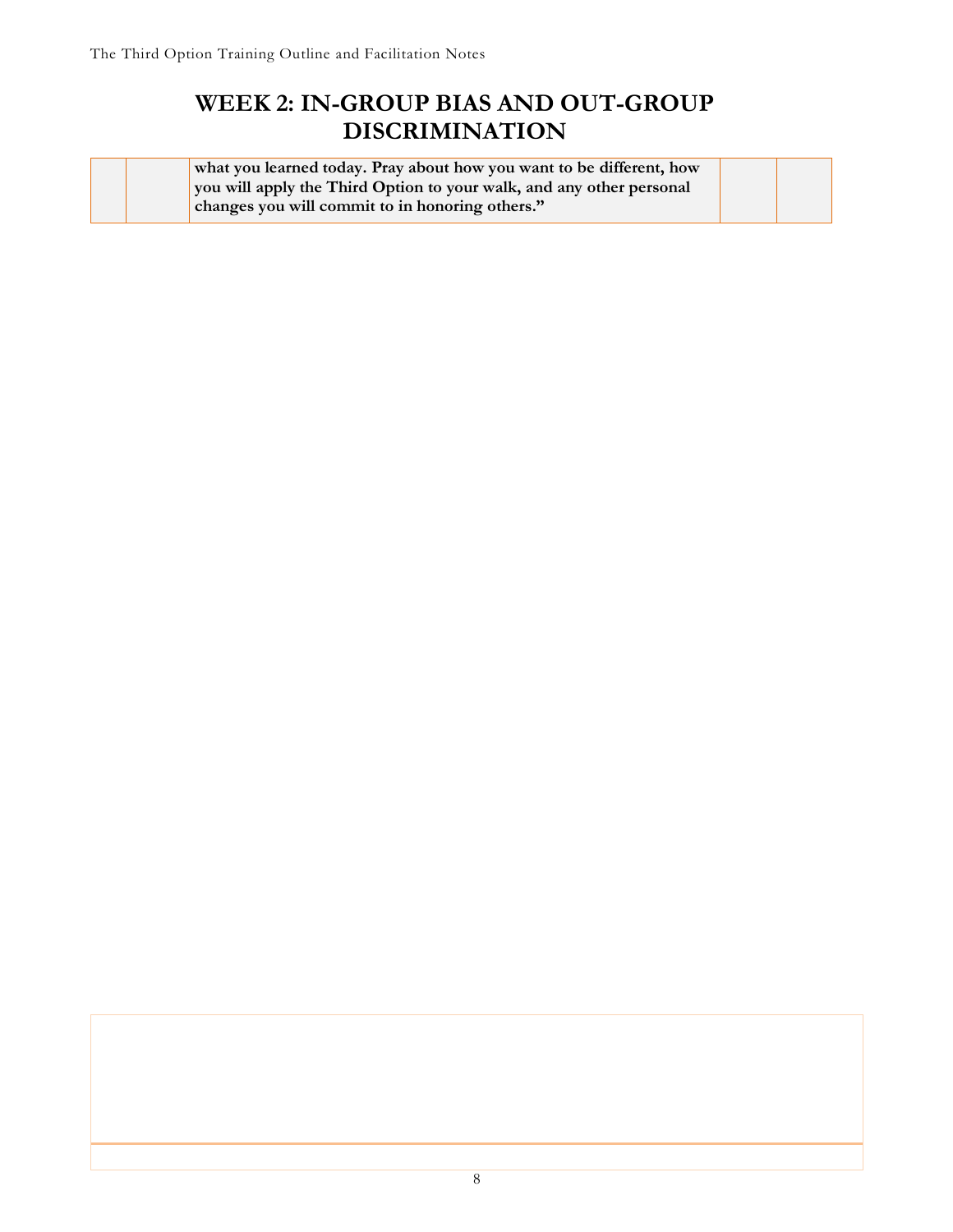#### 10 min. **Before Class: Week 3 Trainer Preparation:** Prayer Focus, Summary and Reflection 30 1min. **At the beginning of class:** • Welcome everyone to class. This course is based off the book, The Third Option by Miles McPherson. • The Third Option Goal: Develop loving relationships by honoring our similarities while celebrating our individual uniqueness. • A Third Option City is where different local entities throughout a city LEARN IT and LIVE IT together. • Go through the main principles of all 6 lessons (on the table of contents). 1. Similarities, Racism and Honor 2. Groups 3. Blind Spots 4. Labels 5. Brother's Sister's Keeper 6. Race Consultations • Remember, we are all on a journey of self-discovery. The facilitator is a guide and a co-learner with you. • To make sure there is an understanding for this to be a safe space, use these tactics: a. Stay Engaged b. Experience Discomfort c. Speak Your Truth • If we get to an uncomfortable place– I will raise my hand and say "family" – everyone stop talking and say "family" with me. • Today we are going to talk about (Purpose) and we are hoping to get to (Desired Outcomes). Pray over the session **Session 3: Racial Blind Spots**  Desired Outcomes/Here's what we'll learn today: 1 - Understanding our BLIND SPOTS 2 – How do we get BLIND SPOTS 3 – How we can minimize our BLIND SPOTS  $32 \quad 22$ 3 min Share **Purpose, Breakthroughs** and **Key Similarity.**

## **WEEK 3:RACIAL BLIND SPOTS**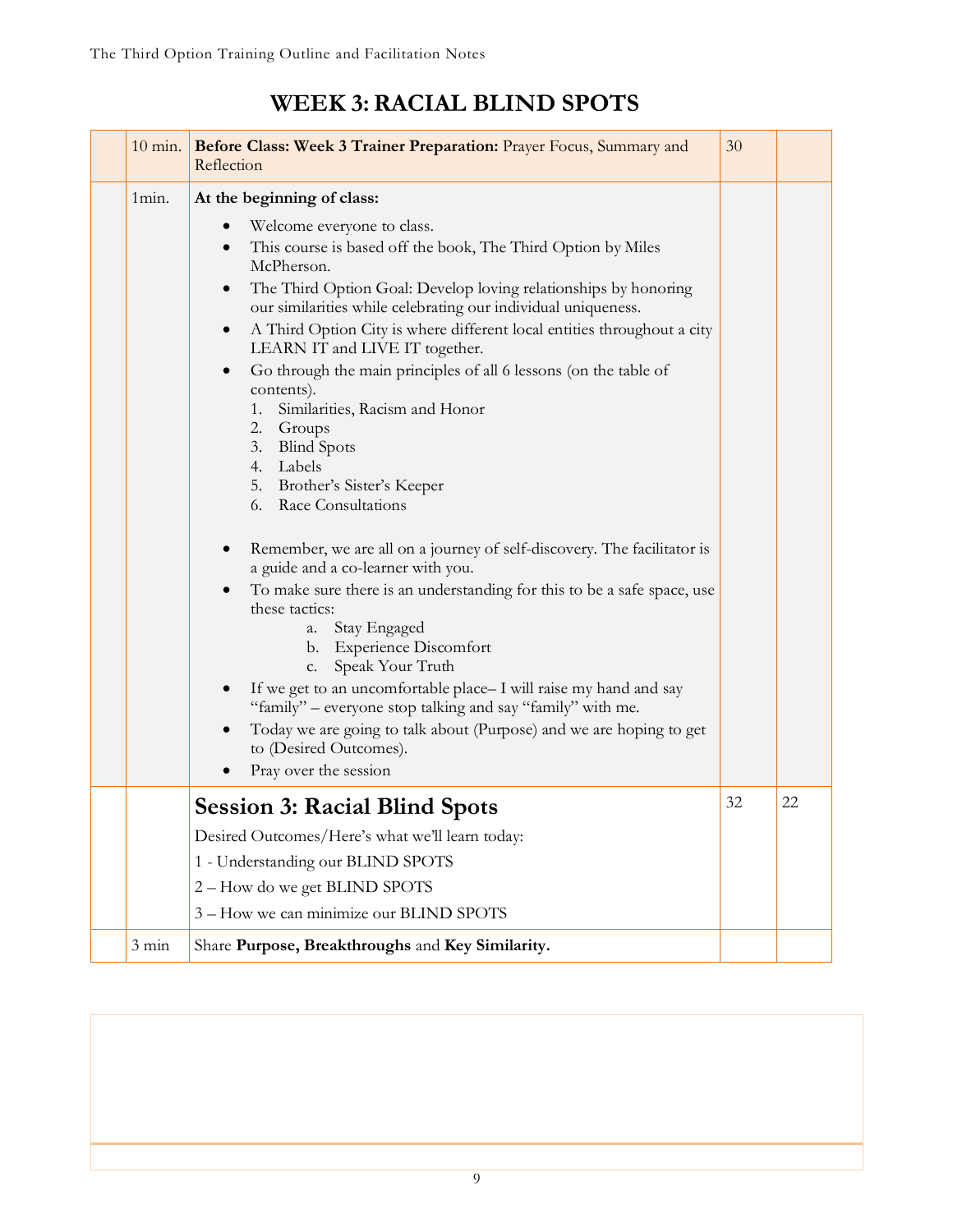## **WEEK 3:RACIAL BLIND SPOTS**

| $20 - 25$<br>min | Show Video Teaching from Pastor Miles and Video Debrief - Participants<br>report out to the large group by asking: What was 1 insight they got from<br>the video.                                                                                                                                                                                                                                                                                                                                                                                    |          |    |
|------------------|------------------------------------------------------------------------------------------------------------------------------------------------------------------------------------------------------------------------------------------------------------------------------------------------------------------------------------------------------------------------------------------------------------------------------------------------------------------------------------------------------------------------------------------------------|----------|----|
| $7 \text{ min}$  | Activity: Stereotype This Have participants do the activity at their table<br>individually. After 4 minutes, share the note at the bottom of the page and<br>discussion the question.                                                                                                                                                                                                                                                                                                                                                                | 33       | 23 |
| $8 \text{ min}$  | The Right Hand of Privilege Activity: Pastor Miles discussed this in the<br>Video, and this activity is a way to embed it a bit more. Ask participants to<br>write their name 10 with their DOMINANT hand. Ask how that felt? Easy, I<br>felt competent, capable, etc. Then ask them to write their name 10 times with<br>their NON-DOMINANT hand. Ask how THAT felt? Incompetent, hesitant,<br>stupid. Etc. relate it to the comments from Pastor Miles in the Video and<br>then enhance the learning by having them do the Starting Gate activity. | 34       | 24 |
| $5 \text{ min}$  | <b>Starting Gate activity.</b> Clearly read the directions to the participants. AS you<br>read each question ask participants either to move forward with a YES<br>answer, or backwards with a NO answer.                                                                                                                                                                                                                                                                                                                                            | $35 - 2$ | 25 |
| $10 \text{ min}$ | <b>Debrief</b> by asking people to turn to a partner and answer the 4 questions on<br>Page 26. After 4 minutes, ask if anyone wants to share a key aha. (If not,<br>move on to the next activity.)                                                                                                                                                                                                                                                                                                                                                   | 37       | 26 |
| $4 \text{ min}$  | Assessing Your Blind Spots. Give participants time to take the Self-<br>Reflection regarding Blind Spots and how they show up in our lives. This is a<br>self-reflection, so conclude by asking them to share any learnings at the<br>bottom of the page.                                                                                                                                                                                                                                                                                            | 38       | 27 |
| $10 \text{ min}$ | Table Discussion - Reflection: Ask participants turn to a partner they do<br>not know well from their table. Have them share their thoughts/answers and<br>share that they might tell a long story so they might not get through all of the<br>questions.<br>Restate the Conclusion on page 28 (39 in your guide) to end this activity.                                                                                                                                                                                                              | 39       | 28 |
| $12 \text{ min}$ | Role Play #3: This Role play is for students of the Same school to find a<br>partner and answer the questions in the Participant Guide.                                                                                                                                                                                                                                                                                                                                                                                                              | 39       | 28 |
| $10 \text{ min}$ | Discuss the Key learning and talk about the Personal Development Plan<br>(HW) Have the participants discuss with their accountability partner when<br>they can meet up to discuss blind spots and remind them to complete the<br>assignment before the next meeting. Thank participants for all their<br>contributions.                                                                                                                                                                                                                              | 40       | 29 |
| 1min             | Say this, "Thank you all for your contributions today! I want to<br>encourage you all o reflect during the week and be mindful of applying<br>what you learned today. Pray about how you want to be different, how                                                                                                                                                                                                                                                                                                                                   |          |    |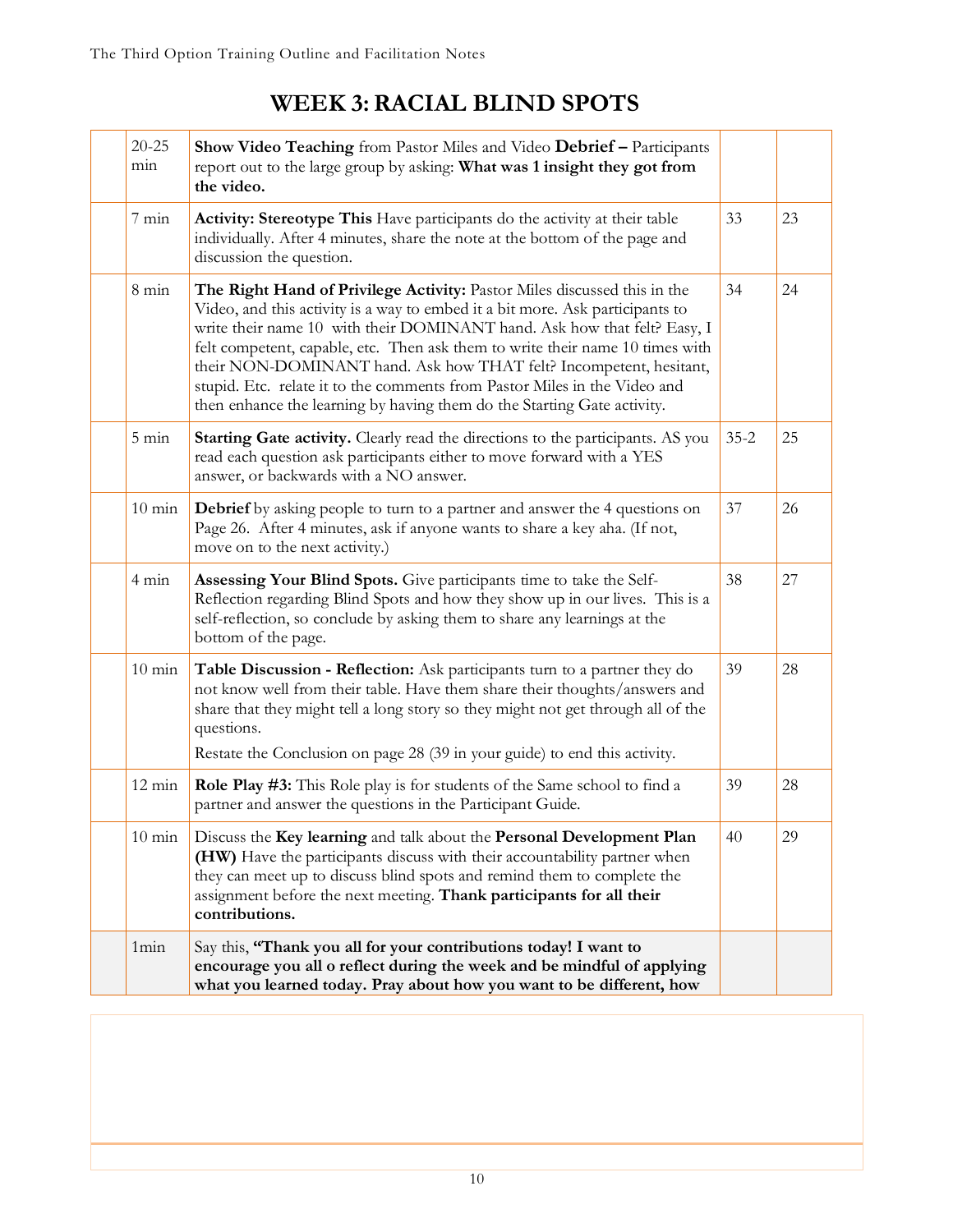## **WEEK 3:RACIAL BLIND SPOTS**

| you will apply the Third Option to your walk, and any other personal |  |
|----------------------------------------------------------------------|--|
| changes you will commit to in honoring others."                      |  |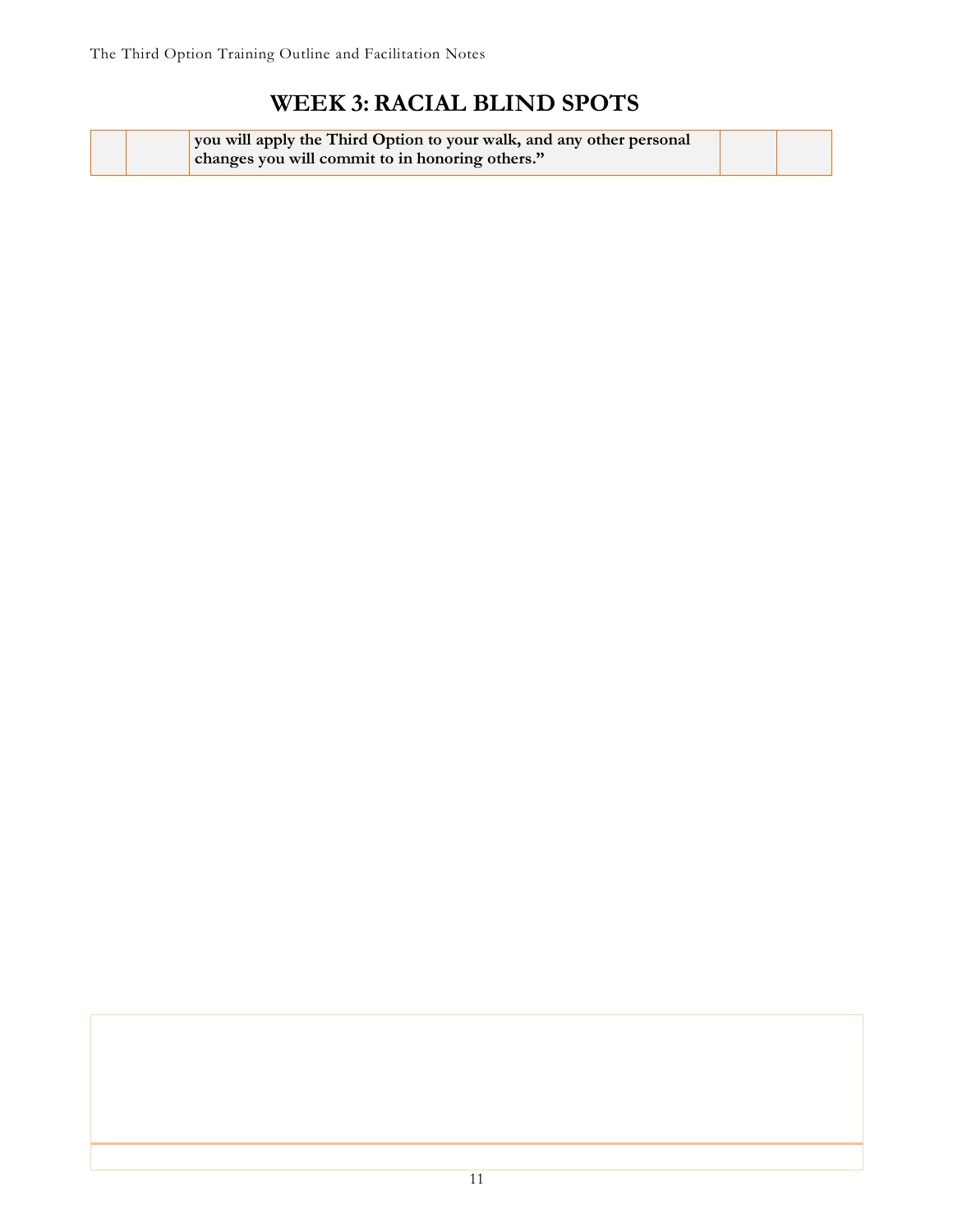## **WEEK 4: THE POWER OF LABELS-DISHONORING AND HONORING**

|                 | 10 min. Before Class: Week 4 Trainer Preparation: Prayer Focus, Summary and<br>Reflection                                                                                                                                                                                                                                                                                                                                                                                                                                                                                                                                                                                                                                                                                                                                                                                                                                                                                                                                                                                                                                                                                                                                                                                  | 42 |    |
|-----------------|----------------------------------------------------------------------------------------------------------------------------------------------------------------------------------------------------------------------------------------------------------------------------------------------------------------------------------------------------------------------------------------------------------------------------------------------------------------------------------------------------------------------------------------------------------------------------------------------------------------------------------------------------------------------------------------------------------------------------------------------------------------------------------------------------------------------------------------------------------------------------------------------------------------------------------------------------------------------------------------------------------------------------------------------------------------------------------------------------------------------------------------------------------------------------------------------------------------------------------------------------------------------------|----|----|
| 1min.           | At the beginning of class:<br>Welcome everyone to class.<br>$\bullet$<br>This course is based off the book, The Third Option by Miles<br>$\bullet$<br>McPherson.<br>The Third Option Goal: Develop loving relationships by honoring<br>$\bullet$<br>our similarities while celebrating our individual uniqueness.<br>A Third Option City is where different local entities throughout a city<br>$\bullet$<br>LEARN IT and LIVE IT together.<br>Go through the main principles of all 6 lessons (on the table of<br>$\bullet$<br>contents).<br>1.<br>Similarities, Racism and Honor<br>2. Groups<br>3. Blind Spots<br>4. Labels<br>5. Brother's Sister's Keeper<br>Race Consultations<br>6.<br>Remember, we are all on a journey of self-discovery. The facilitator is<br>a guide and a co-learner with you.<br>To make sure there is an understanding for this to be a safe space,<br>$\bullet$<br>use these tactics:<br>Stay Engaged<br>a.<br>b. Experience Discomfort<br>Speak Your Truth<br>c.<br>If we get to an uncomfortable place-I will raise my hand and say<br>"family" – everyone stop talking and say "family" with me.<br>Today we are going to talk about (Purpose) and we are hoping to get<br>$\bullet$<br>to (Desired Outcomes).<br>Pray over the session |    |    |
|                 | Session 4: The Power of Labels-dishonoring and<br>honoring<br>Desired Outcomes/Here's what we'll learn today:<br>1-How do LABELS work<br>2 - What the LABELS we use say about us<br>3 - How to change the LABELS we use                                                                                                                                                                                                                                                                                                                                                                                                                                                                                                                                                                                                                                                                                                                                                                                                                                                                                                                                                                                                                                                    | 44 | 30 |
| $3 \text{ min}$ | Share Purpose, Breakthroughs and Key Similarity.                                                                                                                                                                                                                                                                                                                                                                                                                                                                                                                                                                                                                                                                                                                                                                                                                                                                                                                                                                                                                                                                                                                                                                                                                           |    |    |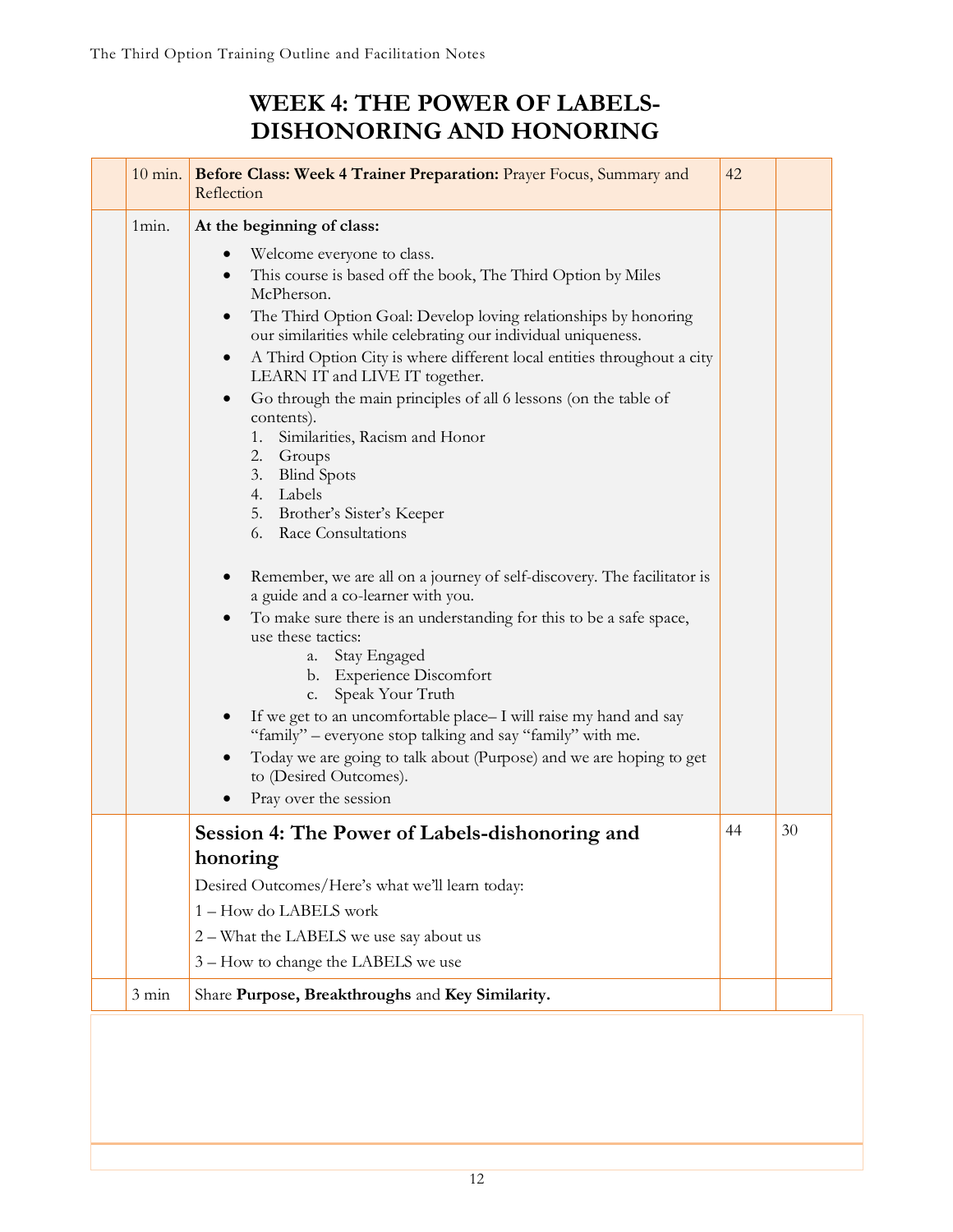## **WEEK 4: THE POWER OF LABELS-DISHONORING AND HONORING**

| $20 - 25$<br>min | Show Video Teaching from Pastor Miles and Video Debrief - Participants<br>report out to the large group by asking: What was 1 insight they got from<br>the video.                                                                                                                                                                                                                                                                     |       |    |
|------------------|---------------------------------------------------------------------------------------------------------------------------------------------------------------------------------------------------------------------------------------------------------------------------------------------------------------------------------------------------------------------------------------------------------------------------------------|-------|----|
| $7 \text{ min}$  | Table team Discussion to complete table at the bottom of Page 28. What<br>common things do you label (spices)? What they are and CAN do (help you<br>know what they are called), what they are NOT and can't do (can't tell you<br>what is inside or how to leverage them or their history.) Debrief by having a<br>few people share what they came up with for their answers.                                                        | 45    | 31 |
|                  | Transition: Now that we have thought of the power of labels, lets drill down a bit into the<br>impact of labeling PEOPLE.                                                                                                                                                                                                                                                                                                             |       |    |
| $10 \text{ min}$ | Table Activity Labeling people: Ask participants at their tables answer the<br>Questions and put them in the Table (chart). They put the labels to the<br>RIGHT of the Positive or Negative Label and then build out the chart by<br>writing the characteristics, thoughts as they say or hear that label, what does it<br>prevent you from thinking and what actions might that label cause you to DO<br>associated with that label. | 46    | 32 |
|                  | After 5 minutes, ask for a few report outs of their key learnings.                                                                                                                                                                                                                                                                                                                                                                    |       |    |
| $5 \text{ min}$  | <b>Reflection and Discussion:</b> Have participants write their answers to the 2<br>questions on page 32.                                                                                                                                                                                                                                                                                                                             | 47    | 32 |
| $10 \text{ min}$ | Dishonoring Labels: Have participants take 5 minutes to fill in the lists<br>regarding dishonoring labels. Spend 5 minutes having 2-3 people share their<br>reflection.                                                                                                                                                                                                                                                               | 47-48 | 33 |
| $20 \text{ min}$ | Role Play #4: Please ask participants to stand with their "School" follow the<br>directions in the Participant workbook to demonstrate the in-group or out-<br>group discrimination that occurs due to honoring or dishonoring labels we so<br>freely use. This is a complex role play so be sure YOU are clear by reading the<br>directions a few times and focusing on your role in                                                 | 49    | 34 |
|                  | <b>Round 1:</b> to have the volunteer(s) DO their role and then you debrief by<br>stating or asking for the aha's or what did they notice as they used honoring<br>labels.                                                                                                                                                                                                                                                            |       |    |
|                  | <b>Round 2:</b> Your role is to be sure that the same "Student" (volunteer) walks<br>by and the other "school" uses Dishonoring labels. Then ask participants to<br>get in groups of 2 (or 3 if there is an odd number of participants in that<br>group) and discuss a few of the 10 questions on the bottom of page 32.                                                                                                              |       |    |
| $10 \text{ min}$ | Discuss the Key learning and talk about the Personal Development Plan<br>(HW) Have the participants read through the description of the homework<br>and remind them to complete the assignment before the next meeting. Give                                                                                                                                                                                                          | 52    | 37 |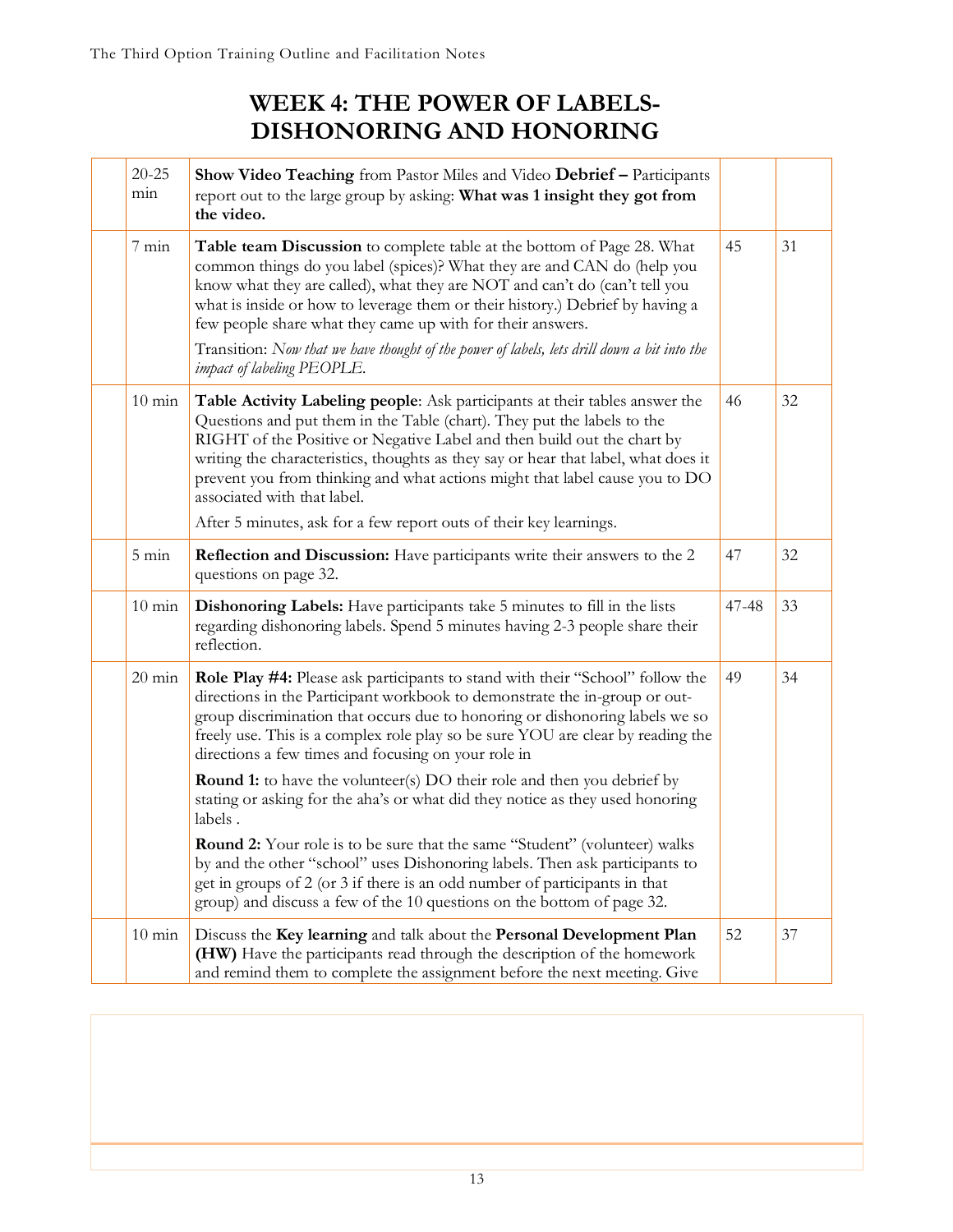## **WEEK 4: THE POWER OF LABELS-DISHONORING AND HONORING**

|                  | them an example of where they can find the labels that they need to reflect<br>on. Thank participants for all their contributions.                                                                                                                                                                                                            |  |
|------------------|-----------------------------------------------------------------------------------------------------------------------------------------------------------------------------------------------------------------------------------------------------------------------------------------------------------------------------------------------|--|
| 1 <sub>min</sub> | Say this, "Thank you all for your contributions today! I want to<br>encourage you all o reflect during the week and be mindful of applying<br>what you learned today. Pray about how you want to be different, how<br>you will apply the Third Option to your walk, and any other personal<br>changes you will commit to in honoring others." |  |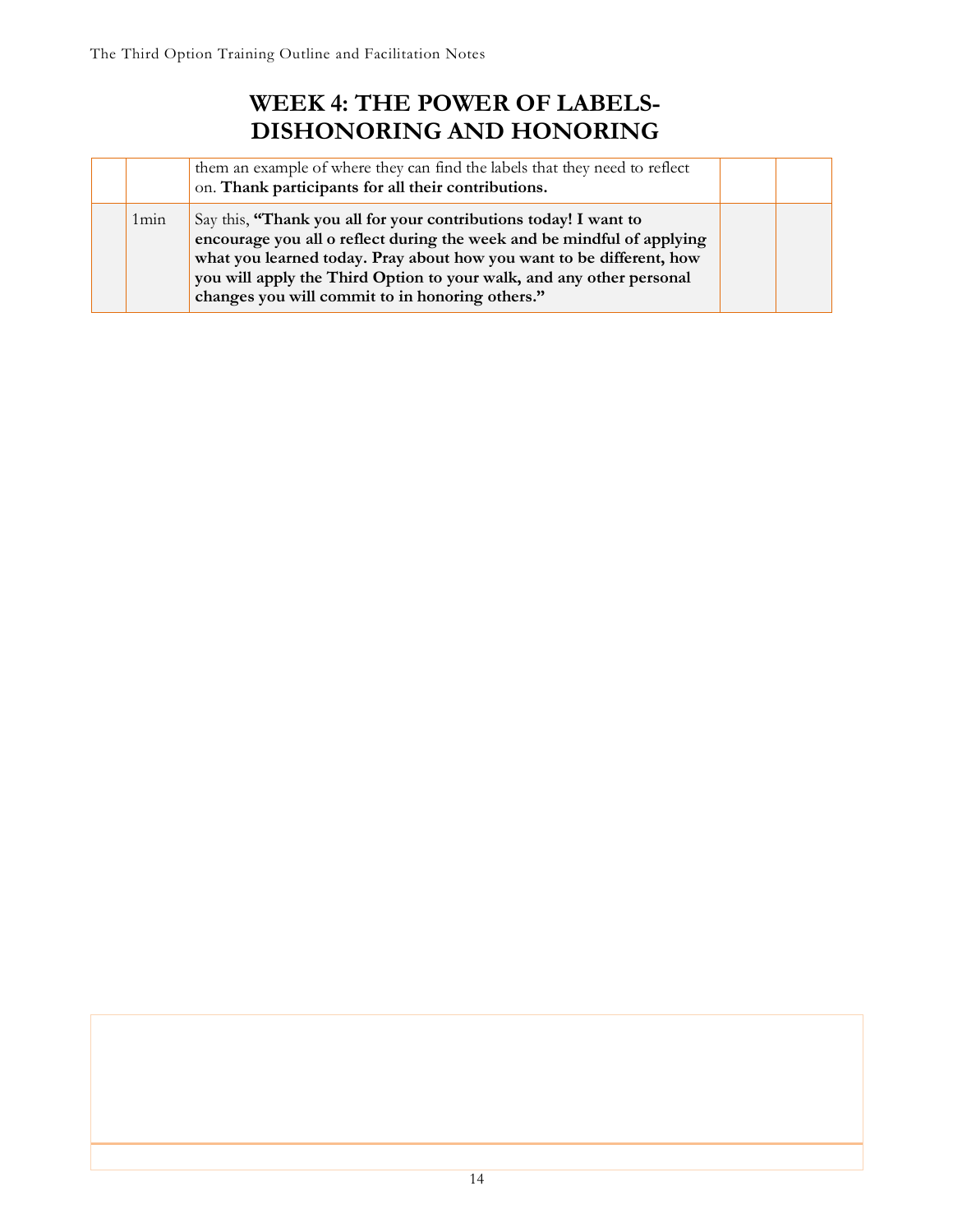## **WEEK 5: BE A BROTHER'S/SISTER'S KEEPER**

|                 | 10 min. Before Class: Week 5 Trainer Preparation: Prayer Focus, Summary and<br>Reflection                                                                                                                                                                                                                                                                                                                                                                                                                                                                                                                                                                                                                                                                                                                                                                                                                                                                                                                                                                                                                                                                                                                                                            | 54 |    |
|-----------------|------------------------------------------------------------------------------------------------------------------------------------------------------------------------------------------------------------------------------------------------------------------------------------------------------------------------------------------------------------------------------------------------------------------------------------------------------------------------------------------------------------------------------------------------------------------------------------------------------------------------------------------------------------------------------------------------------------------------------------------------------------------------------------------------------------------------------------------------------------------------------------------------------------------------------------------------------------------------------------------------------------------------------------------------------------------------------------------------------------------------------------------------------------------------------------------------------------------------------------------------------|----|----|
| 1min.           | At the beginning of class:<br>Welcome everyone to class.<br>$\bullet$<br>This course is based off the book, The Third Option by Miles<br>$\bullet$<br>McPherson.<br>The Third Option Goal: Develop loving relationships by honoring<br>$\bullet$<br>our similarities while celebrating our individual uniqueness.<br>A Third Option City is where different local entities throughout a city<br>$\bullet$<br>LEARN IT and LIVE IT together.<br>Go through the main principles of all 6 lessons (on the table of<br>$\bullet$<br>contents).<br>1. Similarities, Racism and Honor<br>2. Groups<br>3. Blind Spots<br>4. Labels<br>5. Brother's Sister's Keeper<br>6. Race Consultations<br>Remember, we are all on a journey of self-discovery. The facilitator is<br>a guide and a co-learner with you.<br>To make sure there is an understanding for this to be a safe space, use<br>these tactics:<br>a. Stay Engaged<br>b. Experience Discomfort<br>Speak Your Truth<br>c.<br>If we get to an uncomfortable place-I will raise my hand and say<br>$\bullet$<br>"family" – everyone stop talking and say "family" with me.<br>Today we are going to talk about (Purpose) and we are hoping to get<br>to (Desired Outcomes).<br>Pray over the session |    |    |
|                 | Session 5: Be a Brother's/Sister's Keeper<br>Desired Outcomes/Here's what we'll learn today:<br>1- What is a BROTHER'S/SISTER'S KEEPER?<br>2 - How to be a BROTHER'S/SISTER'S KEEPER.<br>3 - Who is a 'KEEPER'                                                                                                                                                                                                                                                                                                                                                                                                                                                                                                                                                                                                                                                                                                                                                                                                                                                                                                                                                                                                                                       | 56 | 38 |
| $3 \text{ min}$ | Share Purpose, Breakthroughs and Key Similarity.                                                                                                                                                                                                                                                                                                                                                                                                                                                                                                                                                                                                                                                                                                                                                                                                                                                                                                                                                                                                                                                                                                                                                                                                     |    |    |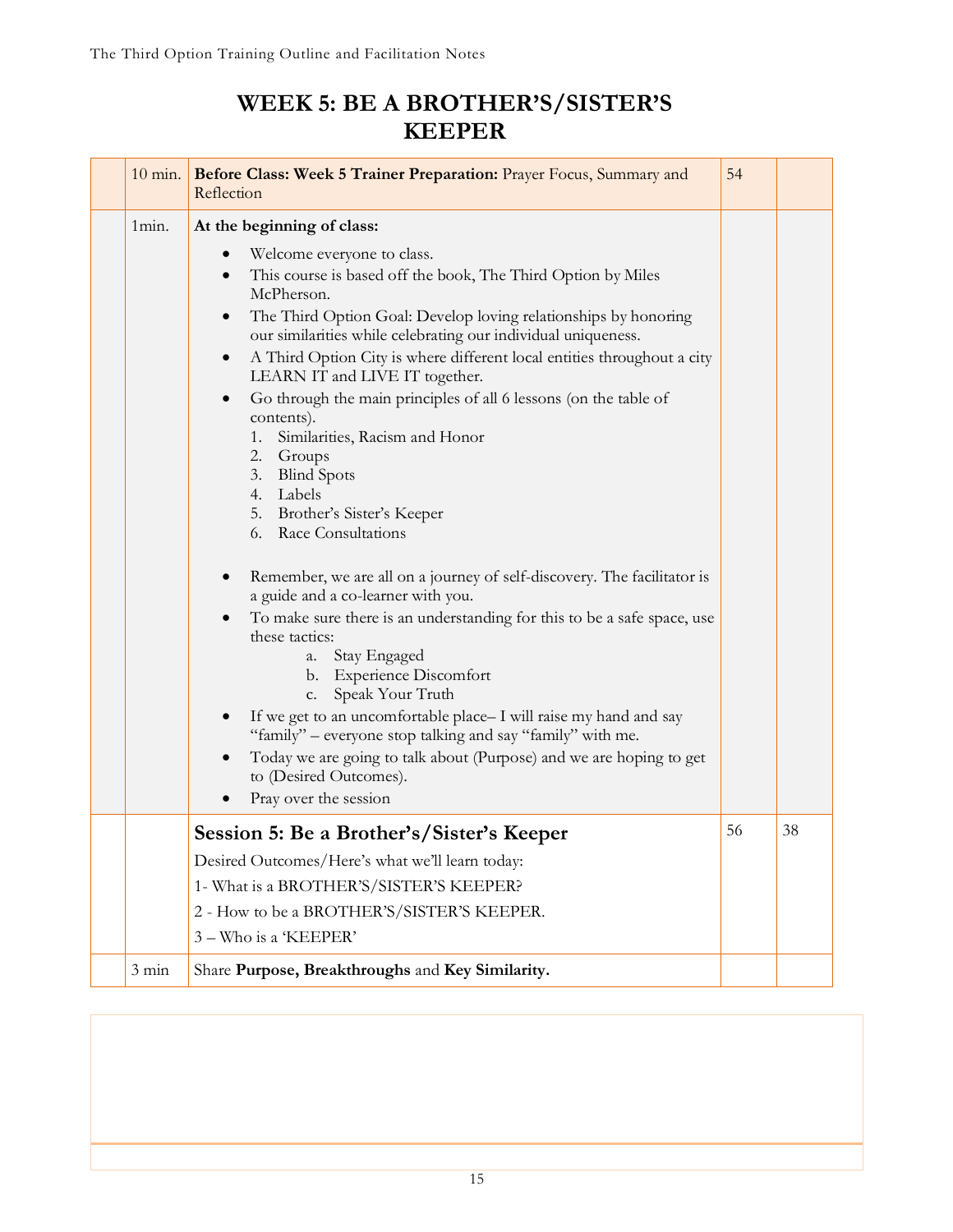## **WEEK 5: BE A BROTHER'S/SISTER'S KEEPER**

| $20 - 25$<br>min | Show Video Teaching from Pastor Miles and Video Debrief - Participants<br>report out to the large group by asking: What was 1 insight they got from<br>the video.                                                                                                                                                                                                                                                                                                                                                                                                                                                             |    |    |
|------------------|-------------------------------------------------------------------------------------------------------------------------------------------------------------------------------------------------------------------------------------------------------------------------------------------------------------------------------------------------------------------------------------------------------------------------------------------------------------------------------------------------------------------------------------------------------------------------------------------------------------------------------|----|----|
| $20 \text{ min}$ | <b>Racial Conversation Activity:</b><br>1. On the top of page 39, ask participants to take a minute and<br>individually think of THEIR answer to the Q at the top of the page.<br>(Note: not everybody will be able to come up with an example but<br>that is OK as each table just needs one.<br>Ask them to now share with their table.<br>2.<br>Now ask the next question, "What situations with friends and family<br>3.<br>can they think of" and ask them to write one down.<br>4. After 1 minute, ask them to have 2-3 people share at their tables and<br>with each one, complete the Chart at the bottom of page 36. | 57 | 39 |
|                  | At the Tables, have participants REVISIT their situations and challenge their<br>usual responses and generate ideas for how to speak-up or challenge<br>dishonoring labels. They can use the graphic on page 38 for suggestions.                                                                                                                                                                                                                                                                                                                                                                                              |    |    |
| $20 \text{ min}$ | Honoring Challenge: Read through the list of honoring responses to<br>dishonoring actions/words then fill out the tables as a group.                                                                                                                                                                                                                                                                                                                                                                                                                                                                                          | 58 | 41 |
| $20 \text{ min}$ | Role Play #5: Be a Brothers/Sisters keeper. Place the Posters on the<br>opposite walls, with the Pitbulls in Front and the Argyles in the back. Follow<br>directions in the Participant Workbook and on the PPT to have participants<br>practice being a Brother's/Sister's keeper.                                                                                                                                                                                                                                                                                                                                           | 60 | 42 |
| $10 \text{ min}$ | Discuss the Key learning and talk about the Personal Development Plan<br>(HW) Have the participants read through the description of the homework<br>have partners exchange encouragement's before they head into the week ready<br>to confront dishonoring behavior. Remind them to complete the assignment<br>before the next meeting. Thank participants for all their contributions.                                                                                                                                                                                                                                       | 61 | 43 |
| 1min             | Say this, "Thank you all for your contributions today! I want to<br>encourage you all o reflect during the week and be mindful of applying<br>what you learned today. Pray about how you want to be different, how<br>you will apply the Third Option to your walk, and any other personal<br>changes you will commit to in honoring others."                                                                                                                                                                                                                                                                                 |    |    |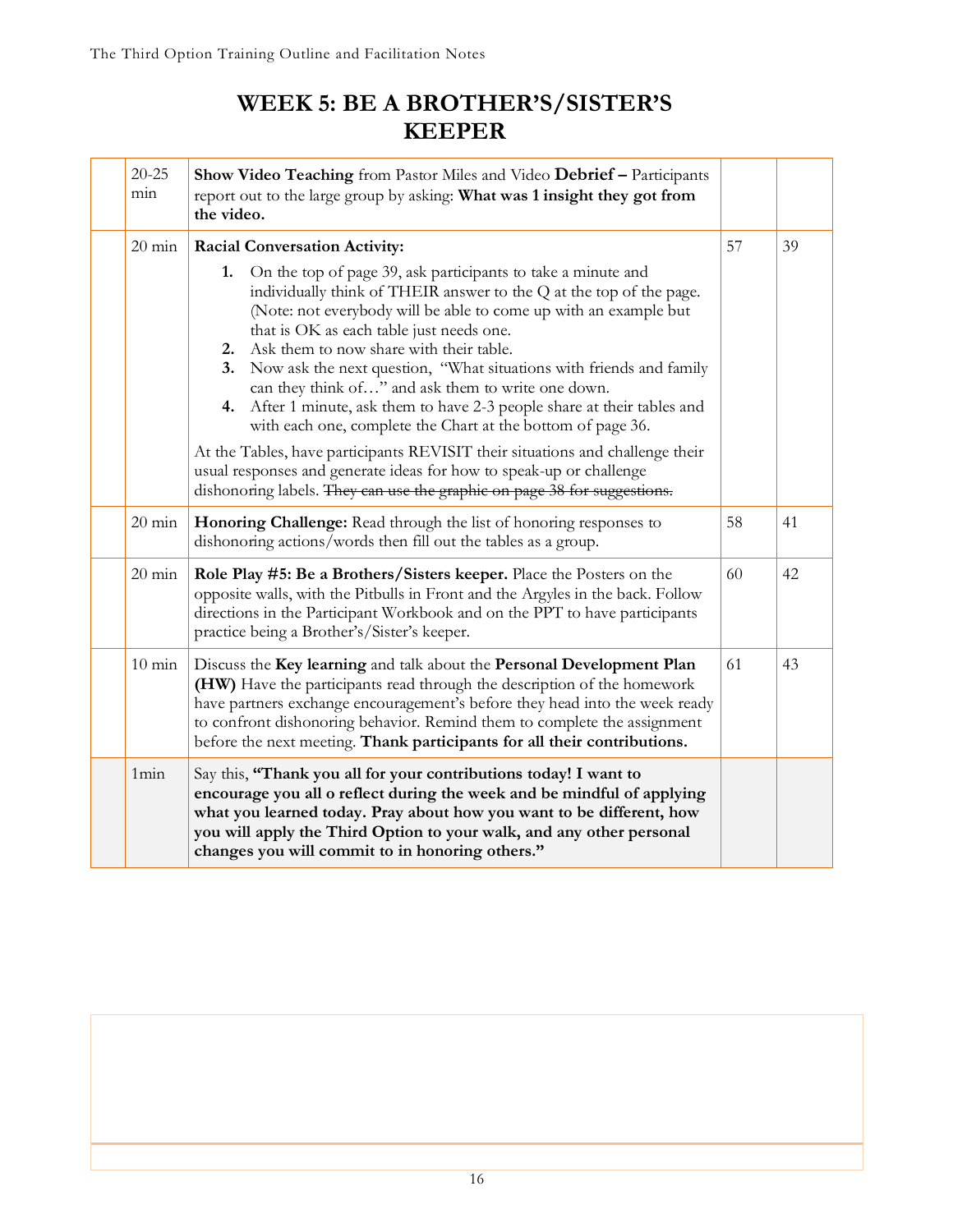| $10 \text{ min.}$ | Before Class: Week 6 Trainer Preparation: Prayer Focus, Summary and<br>Reflection                                                                                                                                                                                                                                                                                                                                                                                                                                                                                                                                                                                                                                                                                                                                                                                                                                                                                                                                                                                                                                                                                                                                                                       | 63 |    |
|-------------------|---------------------------------------------------------------------------------------------------------------------------------------------------------------------------------------------------------------------------------------------------------------------------------------------------------------------------------------------------------------------------------------------------------------------------------------------------------------------------------------------------------------------------------------------------------------------------------------------------------------------------------------------------------------------------------------------------------------------------------------------------------------------------------------------------------------------------------------------------------------------------------------------------------------------------------------------------------------------------------------------------------------------------------------------------------------------------------------------------------------------------------------------------------------------------------------------------------------------------------------------------------|----|----|
| 1min.             | At the beginning of class:<br>Welcome everyone to class.<br>$\bullet$<br>This course is based off the book, The Third Option by Miles<br>$\bullet$<br>McPherson.<br>The Third Option Goal: Develop loving relationships by honoring<br>our similarities while celebrating our individual uniqueness.<br>A Third Option City is where different local entities throughout a city<br>$\bullet$<br>LEARN IT and LIVE IT together.<br>Go through the main principles of all 6 lessons (on the table of<br>$\bullet$<br>contents).<br>Similarities, Racism and Honor<br>1.<br>2. Groups<br><b>Blind Spots</b><br>3.<br>4. Labels<br>5. Brother's Sister's Keeper<br>6. Race Consultations<br>Remember, we are all on a journey of self-discovery. The facilitator is<br>$\bullet$<br>a guide and a co-learner with you.<br>To make sure there is an understanding for this to be a safe space, use<br>these tactics:<br>Stay Engaged<br>a.<br>b. Experience Discomfort<br>Speak Your Truth<br>c.<br>If we get to an uncomfortable place-I will raise my hand and say<br>"family" – everyone stop talking and say "family" with me.<br>Today we are going to talk about (Purpose) and we are hoping to get<br>to (Desired Outcomes).<br>Pray over the session |    |    |
| $3 \text{ min}$   | Session #6: Honoring the Human Race Through Race<br>Consultations.<br>Desired Outcomes/Here's what we'll learn today:<br>1 – Recognize the race conversations in our head<br>2 - Learn about who people really are<br>3 – Love those in front of us<br>Share Purpose, Breakthroughs and Key Similarity.                                                                                                                                                                                                                                                                                                                                                                                                                                                                                                                                                                                                                                                                                                                                                                                                                                                                                                                                                 |    | 45 |
|                   |                                                                                                                                                                                                                                                                                                                                                                                                                                                                                                                                                                                                                                                                                                                                                                                                                                                                                                                                                                                                                                                                                                                                                                                                                                                         |    |    |

## **WEEK 6: RACE CONSULTATIONS**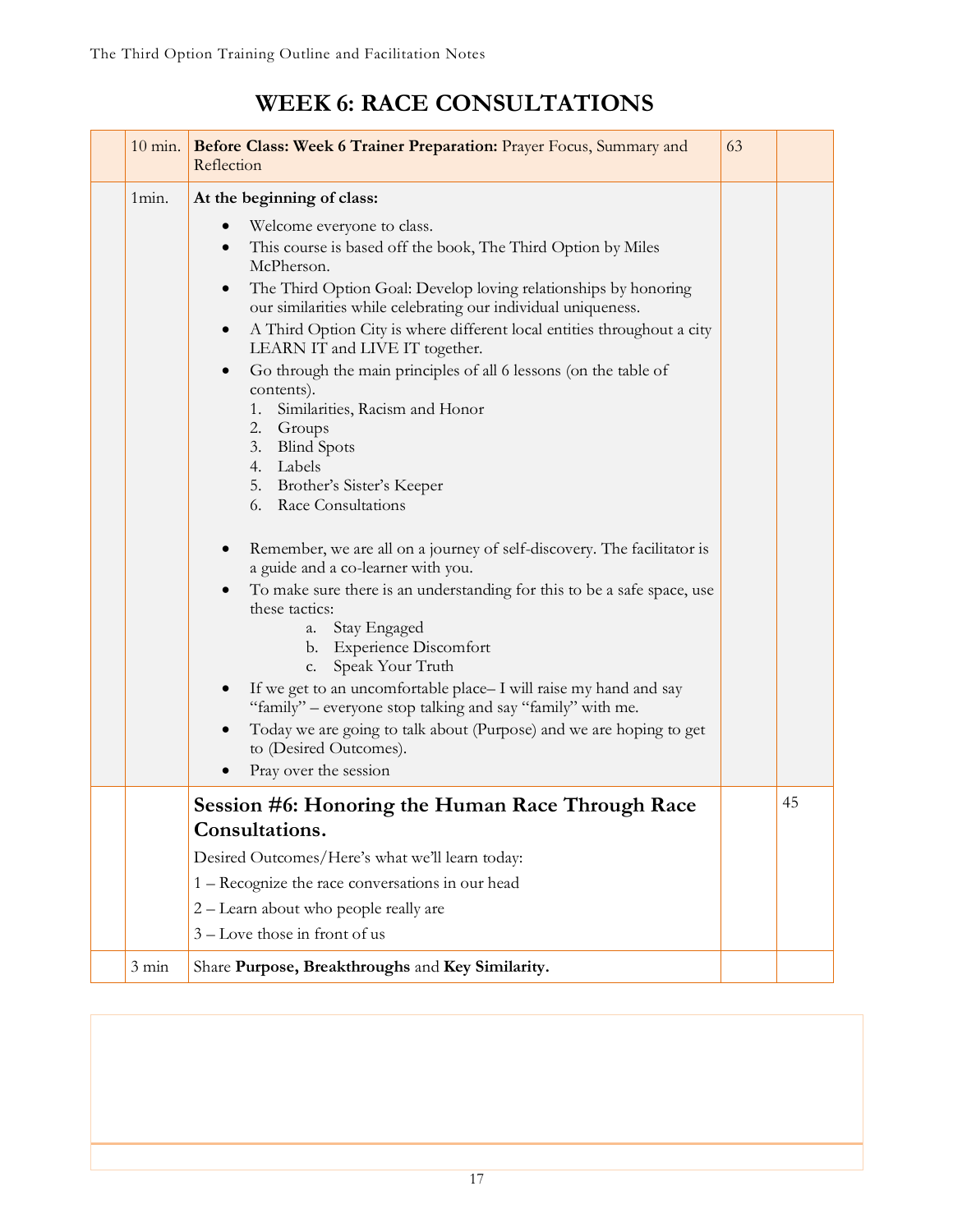## **WEEK 6: RACE CONSULTATIONS**

| $20 - 25$<br>min | Show Video Teaching from Pastor Miles and Video Debrief - Participants<br>report out to the large group by asking: What was 1 insight they got from<br>the video.                                                                                                                                                                                                                                                                                                       |       |    |
|------------------|-------------------------------------------------------------------------------------------------------------------------------------------------------------------------------------------------------------------------------------------------------------------------------------------------------------------------------------------------------------------------------------------------------------------------------------------------------------------------|-------|----|
| $5 \text{ min}$  | Your Race Conversations Activity: Participants are looking over the layout<br>of images and writing in their assumptions about each person.                                                                                                                                                                                                                                                                                                                             | 66    | 46 |
| $3 \text{ min}$  | Debrief by asking participants to think about THEIR social narrative and<br>what their family, experiences, or life has taught them about different<br>ethnicities.                                                                                                                                                                                                                                                                                                     | 67    | 47 |
| $4 \text{ min}$  | Partner activity-How our judgments are formed: Partner people into<br>groups of 2-3 at their table. Ask them to review the content they have learned<br>throughout the course regarding In-Group bias, Out group discrimination,<br>Blind spots, etc by filling out the chart at the top of page 43.                                                                                                                                                                    | 67    | 47 |
| $2 \text{ min}$  | Listening to HONOR facilitator led individual reflection: As you<br>facilitate by reading each question, ask participants to write their answers on<br>the bottom of page 43. Close this 2 min discussion by sharing that this sets up<br>having HONORING conversations by listening with the intent of learning<br>and being influenced.                                                                                                                               | 68    | 48 |
| $4 \text{ min}$  | Honoring Guide Mini-teach: Ask participants to go around their table<br>READING the information for how to have an Honoring Conversation.<br>Share that they are just going to take turns reading the information on page<br>44. (if you are more comfortable, YOU can go through page 44 with them.<br>This is QUICK so that they can DO the Race Consultation in their role play.                                                                                     | 69-70 | 49 |
| $2 \text{ min}$  | HONORING Partner interview: Ask participants to find a partner. Explain<br>that they are going to have 2 min. (1 min. each) to practice Honoring each<br>other in a mini-interview. This is to briefly practice the skills of HONORING<br>and to set up the next activity.                                                                                                                                                                                              | 70    | 49 |
| $2 \text{ min}$  | Guidelines for a Race Consultation: Just read the 3 paragraphs at the top of<br>page 46. Then ask for volunteers to read the 8 Guidelines on page 47 sharing<br>any insights as you do this.                                                                                                                                                                                                                                                                            |       |    |
| $20 \text{ min}$ | Role Play #6: Race Consultations<br>Participate in an actual race consultation.<br>The game between the Argyles and Pitbulls is over. It is a Tie! Walking out,<br>you realize you are walking with members of the other school. Have a Race<br>Consultation with someone from the other school using the HONOR Guide<br>and reviewing the following questions. Remember, now you are actually<br>talking about yourself, not a fictitious student of the other school. | 71    | 50 |
| $8 \text{ min}$  | Discuss the Key learning and talk about the Personal Development Plan<br>(HW) Have the participants read through the description of the homework                                                                                                                                                                                                                                                                                                                        | 72    | 51 |